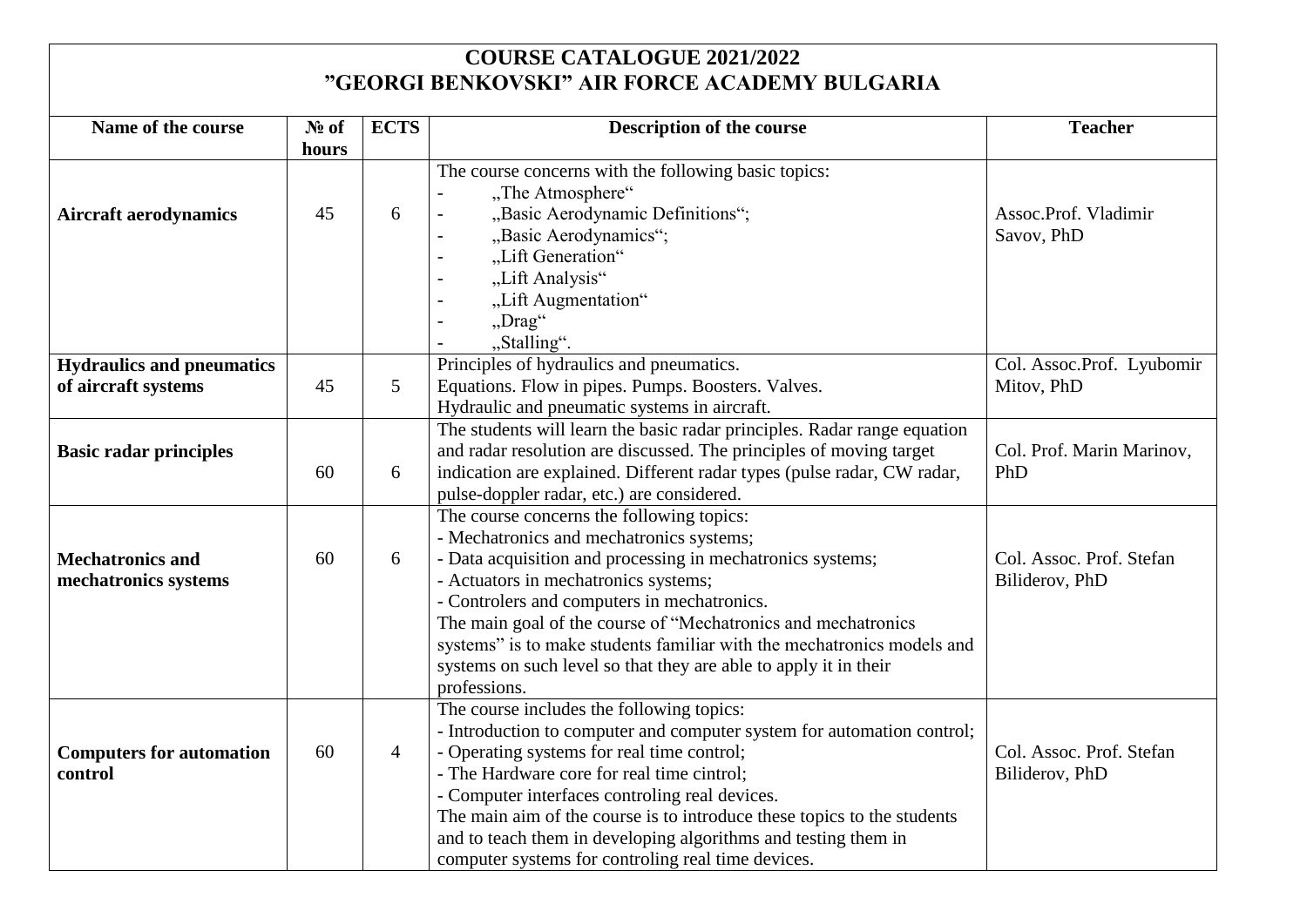| <b>Mobile and satellite</b><br><b>Communications</b> | 30 | 2              | The course provides basic knowledge of the principles of design,<br>working conditions, operation and main services of mobile<br>communications systems and communications systems on basis of<br>artificial satellites of the Earth. Furthermore, practical examples of<br>mobile communications systems and satellite communications systems<br>are discussed.                                                                                                                                                                                                                                                                               | Assoc.Prof. Georgi<br>Stanchev, PhD                                                                                |
|------------------------------------------------------|----|----------------|------------------------------------------------------------------------------------------------------------------------------------------------------------------------------------------------------------------------------------------------------------------------------------------------------------------------------------------------------------------------------------------------------------------------------------------------------------------------------------------------------------------------------------------------------------------------------------------------------------------------------------------------|--------------------------------------------------------------------------------------------------------------------|
| <b>Basic principles of</b><br>navigation             | 45 | 5              | The goal of the course is to give basic knowledge to students about<br>navigation systems and radars; to develop skills for calculations<br>relating to radio navigation systems and radars; to build competences<br>for analyzing and assesing of navigation information. Main topics are:<br>introduction to navigation, radio waves and antenna parameters,<br>autonomous onboard navigation systems, ADF/NDB navigation system,<br>VOR/DME navigation system, instrument landing systems, satellite<br>based navigation systems, satellite based navigation systems, principles<br>and types of radars, second surveillance radar systems. | Assoos. Prof. LTC Penyo<br>Penev, PhD<br>Col. Prof. Marin Marinov,<br>PhD<br>Col. Assos. Prof. Jivo<br>Petrov, PhD |
| <b>Military English</b>                              | 60 | $\overline{4}$ | The aim of the course is to prepare military and civilian personnel for<br>their successful professional realization in an English-speaking military<br>environment. A balance of receptive (reading, listening) and productive<br>(speaking, writing) skills is developed. The course covers a variety of<br>topics.                                                                                                                                                                                                                                                                                                                          | An English teacher from the<br>Language department                                                                 |
| <b>Foreign Language - English</b>                    | 60 | $\overline{4}$ | The aim of the course is to prepare military and civilian personnel for<br>their successful realization in an English-speaking environment. A<br>balance of receptive (reading, listening) and productive (speaking,<br>writing) skills is developed. The course covers a variety of topics,<br>including preparation for STANAG6001.                                                                                                                                                                                                                                                                                                          | An English teacher from the<br>Language department                                                                 |
| <b>Aviation English</b>                              | 60 | $\overline{4}$ | The course is for aviation professionals and it aims to teach the radio-<br>telephony phraseology and the language needed to communicate in<br>routine and non-routine situations. It should increase the confidence in<br>communication and develop the skills needed to function effectively in<br>an aviation environment.                                                                                                                                                                                                                                                                                                                  | An English teacher from the<br>Language department                                                                 |
| <b>Civil Aviation Transport</b><br><b>System</b>     | 30 | 3              | The module aims to acquaint students with attributes and tendencies for<br>development of the Air Transport System (ATS).<br>- getting acquainted with the history, operating environment, structure<br>and different elements of ATS;<br>- learning the development trends of ATS;<br>- discovering how Civil ATS stands among other means of transport.<br>By completing this module successfully, students will master:                                                                                                                                                                                                                     | Chief assistant, Major<br>Plamen Krastev                                                                           |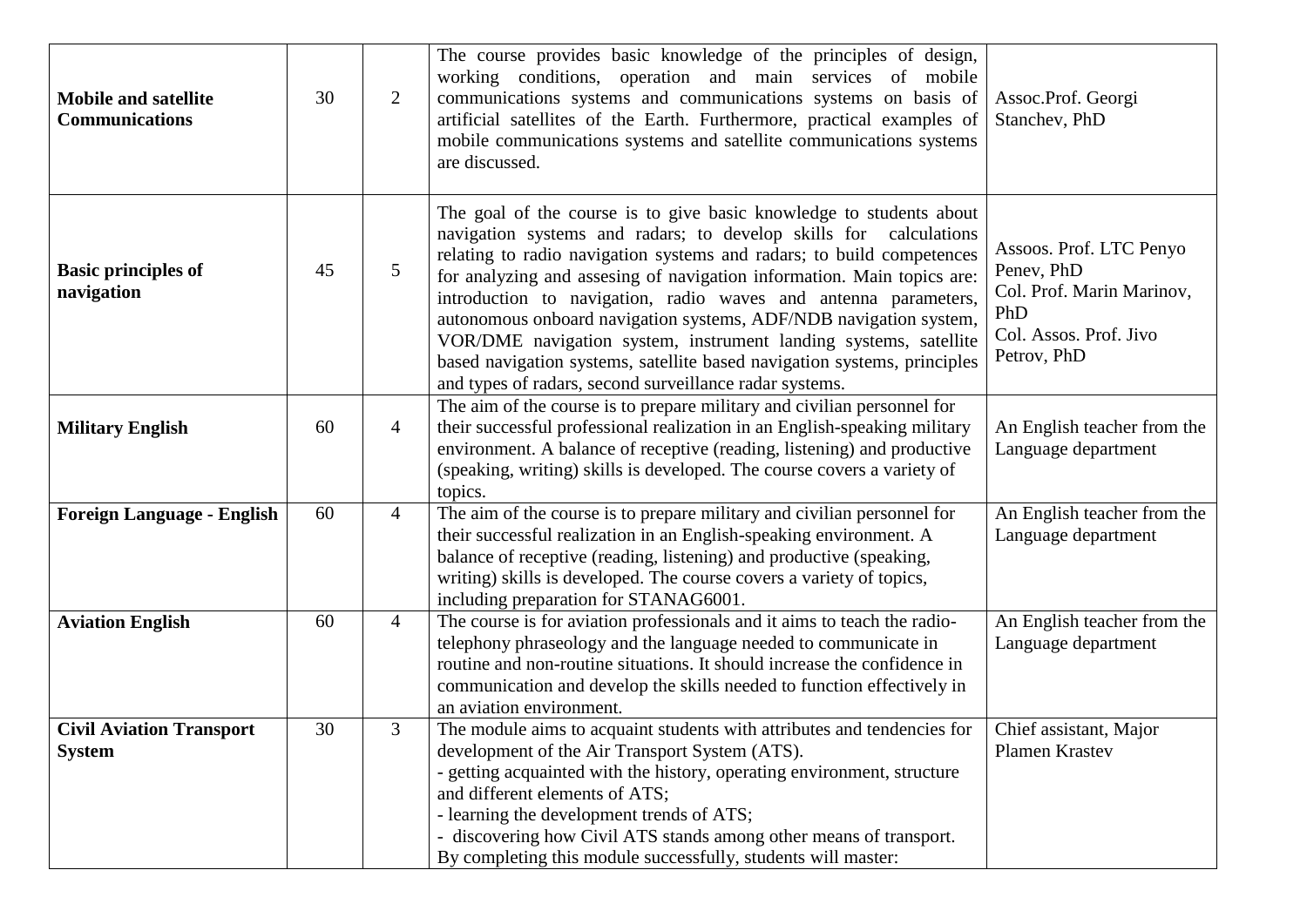|                                |    |   | - basic knowledge in ATS` operating environment, structure and<br>functionality of individual key elements;                                                                                                                                                                                                                                                       |                                          |
|--------------------------------|----|---|-------------------------------------------------------------------------------------------------------------------------------------------------------------------------------------------------------------------------------------------------------------------------------------------------------------------------------------------------------------------|------------------------------------------|
|                                |    |   | - the basic knowledge of performing quantitative assessments of ATS                                                                                                                                                                                                                                                                                               |                                          |
|                                |    |   | parameters.                                                                                                                                                                                                                                                                                                                                                       |                                          |
|                                |    |   | After successful completion of the module, students will be able to                                                                                                                                                                                                                                                                                               |                                          |
|                                |    |   | apply a systematic approach in examining the ATS as a whole and in                                                                                                                                                                                                                                                                                                |                                          |
|                                |    |   | inspecting its individual elements.                                                                                                                                                                                                                                                                                                                               |                                          |
| Theory of automatic<br>control | 30 | 3 | The main goals are to acquire basic theoretical knowledge and to<br>form practical skills in building linear mathematical models, the<br>transformation between different types of models and the simulation of<br>their dynamic properties. The lecture material gives information about<br>the classical methods of automatic control in open or closed control | Assos. Prof. LTC Martin<br>Kambushev PhD |
|                                |    |   | loop.<br>• As a result of the training under this program, the trainees should<br>acquire new knowledge about:                                                                                                                                                                                                                                                    |                                          |
|                                |    |   | analyzing and synthesize standard models for control<br>$\circ$<br>purposes;                                                                                                                                                                                                                                                                                      |                                          |
|                                |    |   | processing and analyzing type characteristics of dynamic<br>$\circ$<br>units;                                                                                                                                                                                                                                                                                     |                                          |
|                                |    |   | apply known methods and approaches for connection and                                                                                                                                                                                                                                                                                                             |                                          |
|                                |    |   | research of complex dynamic systems;                                                                                                                                                                                                                                                                                                                              |                                          |
|                                |    |   | transforming standard mathematical models for describing dynamic<br>objects from one form to another;                                                                                                                                                                                                                                                             |                                          |
| <b>General Navigation</b>      | 30 | 3 | The main goal of the studied discipline is the need for knowledge                                                                                                                                                                                                                                                                                                 | assos. proff. LTC Ivan                   |
|                                |    |   | and skills for the use of geotechnical means and navigation systems.                                                                                                                                                                                                                                                                                              | <b>Ivanov PhD</b>                        |
|                                |    |   | As a result of training under this discipline, students will acquire                                                                                                                                                                                                                                                                                              |                                          |
|                                |    |   | new knowledge on:                                                                                                                                                                                                                                                                                                                                                 |                                          |
|                                |    |   | • The principle of determining the main navigation parameters for                                                                                                                                                                                                                                                                                                 |                                          |
|                                |    |   | the flight of an aircraft - direction, distance, altitude, speed, influence of<br>wind, and visual navigation;                                                                                                                                                                                                                                                    |                                          |
|                                |    |   | • The concept of operation of the main geotechnical means for                                                                                                                                                                                                                                                                                                     |                                          |
|                                |    |   | aircraft guidance - compass, altimeter, speedometer;                                                                                                                                                                                                                                                                                                              |                                          |
|                                |    |   | • The use of basic geotechnical means for aircraft navigation.                                                                                                                                                                                                                                                                                                    |                                          |
|                                |    |   | As result of the stipulated in the discipline knowledge, trainees                                                                                                                                                                                                                                                                                                 |                                          |
|                                |    |   | must build the following new abilities:                                                                                                                                                                                                                                                                                                                           |                                          |
|                                |    |   | • Solving practical tasks on the use of geotechnical means for                                                                                                                                                                                                                                                                                                    |                                          |
|                                |    |   | aircraft guidance - compass, altimeter, speedometer;                                                                                                                                                                                                                                                                                                              |                                          |
|                                |    |   | Planning and preparing the flight map and flight documentation for the                                                                                                                                                                                                                                                                                            |                                          |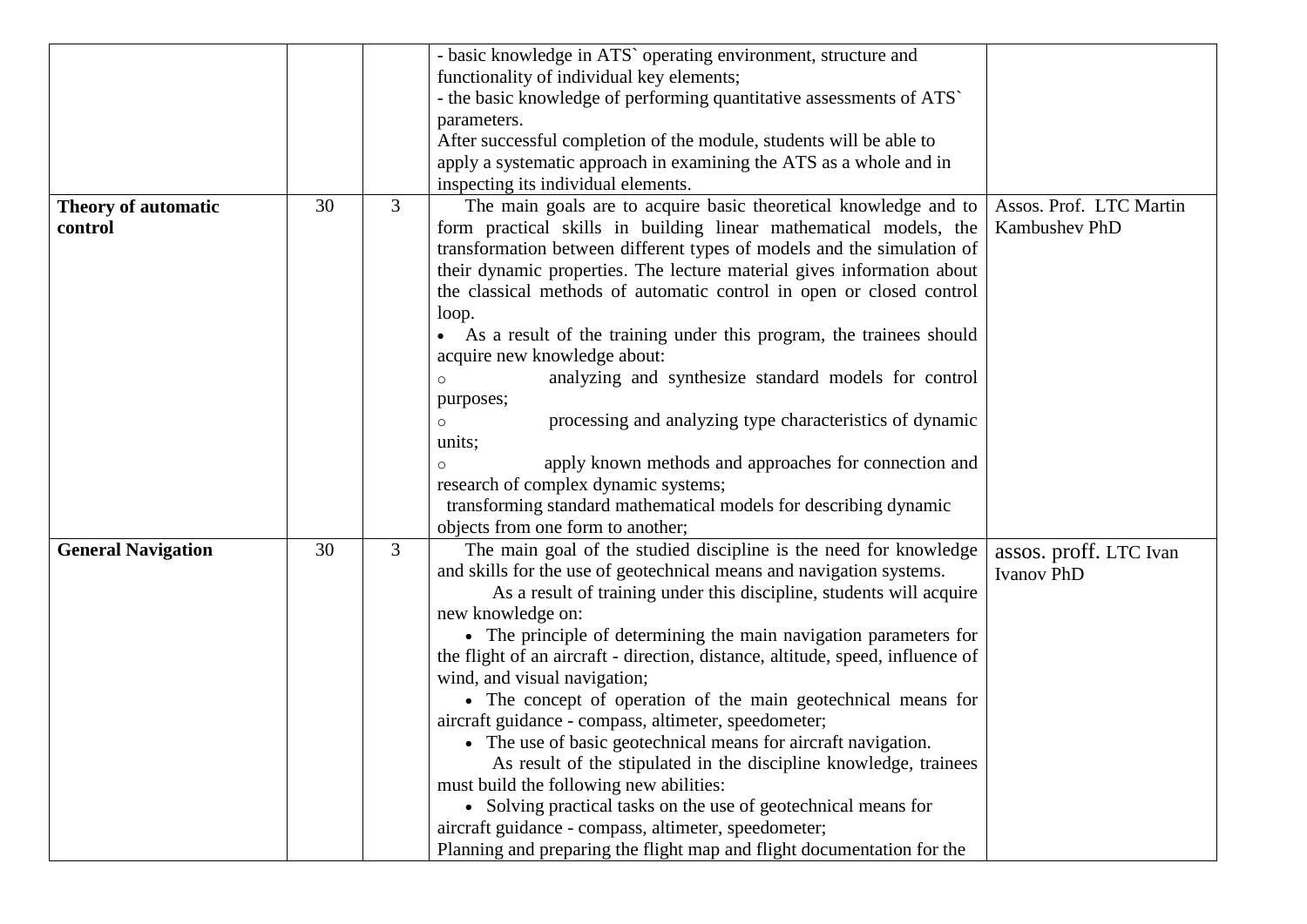|                                                                                                                      |    |                | execution of a route flight.                                                                                                                                                                                                                                                                                                                                                                                                                                                                                                                                                                                                                                                                                                                                                                                                                                                                                                                                                                                                                                                                                                                                                                                                                                                                                       |                                                |
|----------------------------------------------------------------------------------------------------------------------|----|----------------|--------------------------------------------------------------------------------------------------------------------------------------------------------------------------------------------------------------------------------------------------------------------------------------------------------------------------------------------------------------------------------------------------------------------------------------------------------------------------------------------------------------------------------------------------------------------------------------------------------------------------------------------------------------------------------------------------------------------------------------------------------------------------------------------------------------------------------------------------------------------------------------------------------------------------------------------------------------------------------------------------------------------------------------------------------------------------------------------------------------------------------------------------------------------------------------------------------------------------------------------------------------------------------------------------------------------|------------------------------------------------|
| <b>Defence Management</b><br><b>Introduction</b>                                                                     | 30 | $\overline{3}$ | The "Defense Management Introduction" provides students with<br>structured and focused knowledge and skills, to master the concept of<br>defence policy formation, subordinated to national interests and goals.<br>Another aim is to create alternatives for development of defence<br>capabilities of the armed forces, required to meet combinations of<br>security challenges that arise during future security environments<br>growth, and within the framework of available resources. Training<br>includes a practical application of the methodologies of planning based<br>on capabilities, program management of the development of the armed<br>forces, and the basics of managing defence investment projects for<br>acquisition of modern defence systems.                                                                                                                                                                                                                                                                                                                                                                                                                                                                                                                                            | assos. proff. Ivan<br><b>Valkov PhD</b>        |
| <b>Aerospace structural</b><br>components design using<br>multi-physics<br>engineering software<br>(ANSYS Workbench) | 30 | 3              | Aerospace structural components design using multiphysics<br>engineering software (ANSYS Workbench)" is an introductory course<br>in fundamental concepts and tools for aerospace structural components<br>design using a modern multiphysics engineering software. All students<br>will have access to a free download of ANSYS Student.<br>At the end of the course students will have knowledge for:<br>• the basic workflow of the engineering analysis with multiphysics<br>software;<br>• the fundamental concepts and tools for 3D modelling of<br>structural components;<br>• aeronautics and aerospace industries;<br>$\bullet$ the<br>engineering<br>most<br>common<br>analysis<br>types.<br>After successful completion of this course students will be able to:<br>• plan the stages for aerospace structural component design using<br>multiphysics software;<br>• model the geometry of an aerospace structural component in 3D<br>CAD environment;<br>• perform different types of engineering analysis using the finite<br>element method;<br>• apply common methods for structural optimization of an<br>aerospace structural component using multiphysics software<br>environment;<br>suggest a suitable method or approach for manufacturing of the<br>designed aerospace structural component. | Captain chief assistant<br>Nikolay Kanchev PhD |